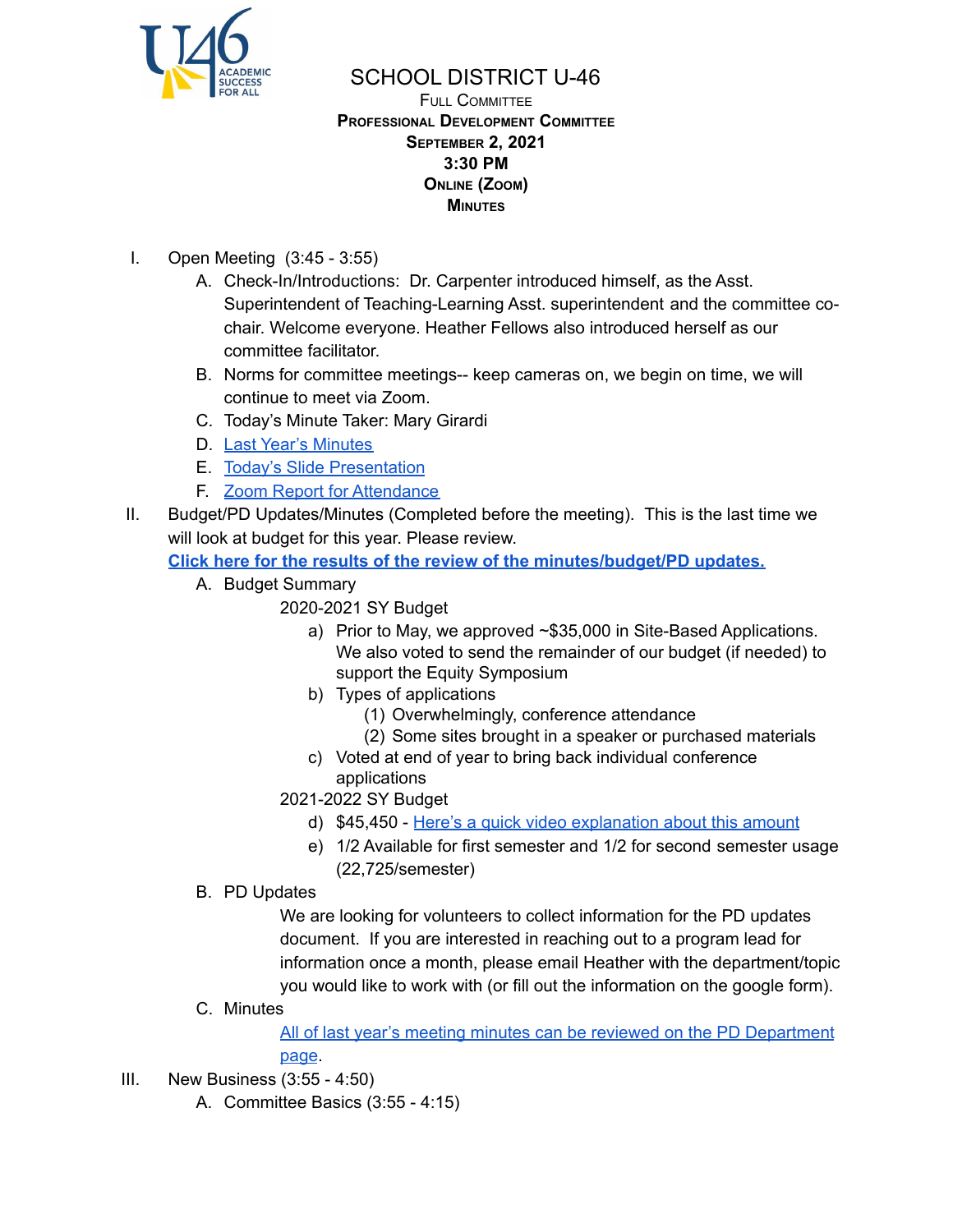

FULL COMMITTEE **PROFESSIONAL DEVELOPMENT COMMITTEE SEPTEMBER 2, 2021 3:30 PM ONLINE (ZOOM) MINUTES**

District PD Committee Training - Roles/Responsibilities an overview of our committee work, and we can share this with our buildings. Monday we will receive an email from Heather that will contain 2 sections: 1- information and notes for us as committee members. 2-- a section you can copy and paste and send to your building. Responsibilities-

\* we can have 1 absence per semester. Make up work is possible to help with if meetings must be missed for some reason.

\* Be prepared prior to meetings and review the embedded items in the agenda each month.

\* there may be some short 'assignments' we need to complete and submit prior to a meeting.

Goal-- give feedback and help plan professional development. We don't have authority over the PD calendar. We are able,and do provide feedback. We also help to evaluate how PD opportunities went.

This is a district and ETA contracted committee:

a) Contract [Language](https://www.u-46.org/Page/13918)

Reflect upon and Discuss the purpose and Intent of the committee - Breakout Room Discussion.There are 8 breakout rooms. Please remember your breakout room number for future meetings.

- b) Please elect one [person](https://jamboard.google.com/d/1_zMOBW8aOPyTedcrOmehdme1kHbP1KUaM_fxUM90WIg/edit?usp=sharing) from your group to report out and add your [comments](https://jamboard.google.com/d/1_zMOBW8aOPyTedcrOmehdme1kHbP1KUaM_fxUM90WIg/edit?usp=sharing) to the Jamboard
- B. Feedback on Canvas PD (4:15 4:25)

Final Data Form

Copy of Form - If you want to send it to your building/department

- a) Please condense building data
- b) We can send out the form to your building for comments about what support they may like or some PD they need related to using Canvas for PD. Example: one item of feedback may be- How do we do assignments? Then condense down/ organize the feedback, and summarize it. Send the feedback form back to Heather by next Friday.
- c) Committee discussion and questions. Can Canvas PD be offered for DUEA members? The answer is that Canvas provides the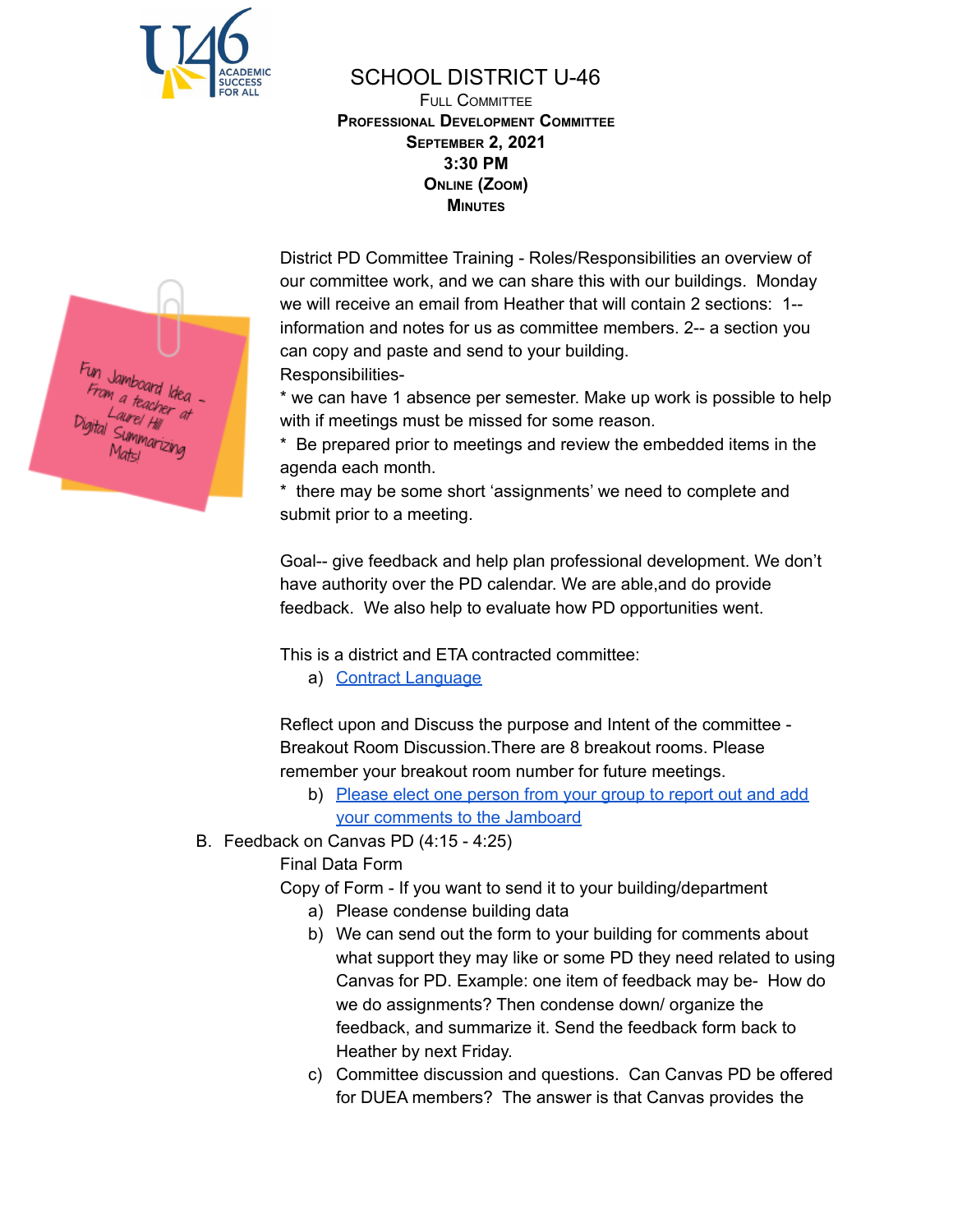

FULL COMMITTEE **PROFESSIONAL DEVELOPMENT COMMITTEE SEPTEMBER 2, 2021 3:30 PM ONLINE (ZOOM) MINUTES**

training and sessions are limited to a certain number of participants at a time. Also, DUEA do not necessarily need Canvas to conduct their work. A comment was made that teachers would like some in person training. Heather suggests we try to take a 'train the trainer' type of approach. Heather will save the chat and link it to the agenda so we can continue to discuss this further.

All data due in "Final" form by next Friday (9/10)

- C. Review of Individual [Application](https://docs.google.com/presentation/d/1YqsAw4F-lMgKfbH7t2RNU485E_m_qIFS0TV4dKjEHn8/edit?usp=sharing) (4:25 4:40)
	- 1. Overview of Changes Last year we went from a large to a reduced budget. Last year the focus was on site- based PD. individual applications this year will cover the registration fees only. Site- based PD items can include purchasing materials for the PD opportunities and the cost of a speaker. Sub pay will not be included- we will need to take a personal day for outside PD activities.
	- 2. Key Points-- Applications will now be Google forms. Google added an autosave feature to make it easier to complete an application. We will have 2 day to complete activity evaluations. We will now need to sign in AND out of any PD we attend and will need to use our IEIN's to sign them. This is a result of the Kane County audit that we had last year for our PD activities and processes.
	- 3. Group Discussions about how we can provide more clarity for participants filling out the application Breakout rooms 10 minutes--
	- 4. Review of PD [Handbook](https://docs.google.com/document/d/1aErBCmspGq0bC1U0n_qJmz-Fh0N3jHBh9J2EOiSyyi0/edit?usp=sharing) (4:40 4:45) This is a draft. Please review and provide our feedback to Heather by the end of next week. Clarity of First Page Double Check PD Formats for Errors Review Guiding Questions Document What's missing?
		- a) What needs to be added ASAP?
		- b) What would you like to see added in the long-term?
		- Please fill out this Google Form by next Friday 9/10 Thank you!
- D. Election of New Co-Chair (4:45 4:50) Please review the candidates' information and cast your vote -- Heather will take the ballots sometime this evening.

### **Results of Election: Sara Robles is our new PD Co-Chair!**

- IV. Next Steps (4:50 5:00)
	- A. General PD Resource Awareness